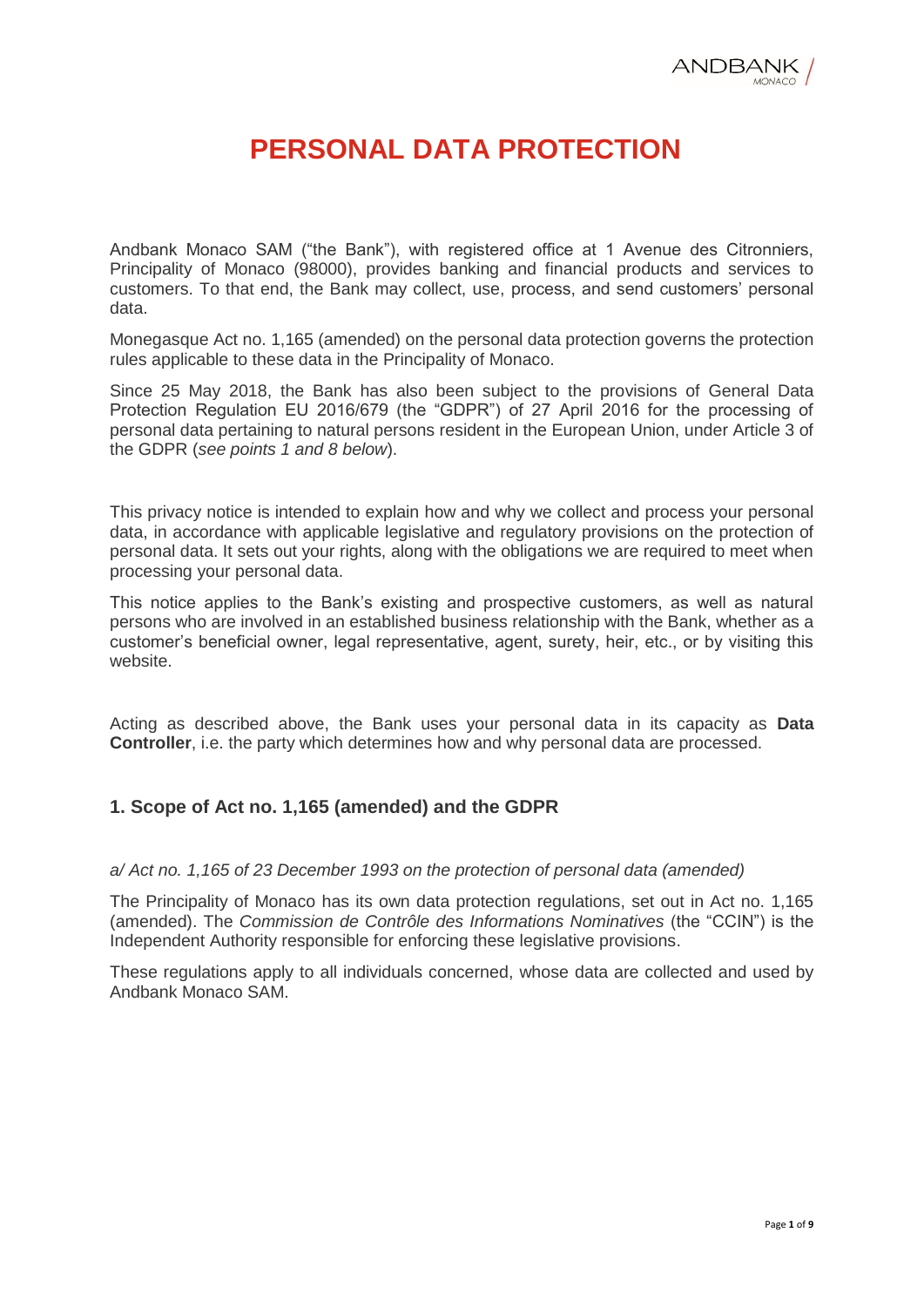"*Personal data*" means any information relating to an identified or identifiable natural person. "*Data processing*" refers to any operation or set of operations which is performed on personal data, regardless of the process employed.

#### *b/ The GDPR*

The GDPR is intended to govern the processing of personal data in the European Union (EU). It provides a harmonised legal framework in this area, common to all EU Member States, by introducing greater transparency in the collection, use, and storage of personal data.

Since Andbank Monaco SAM is based in the Principality of Monaco, these regulations apply only to natural persons resident in Europe, in strict accordance with the provisions of Article 3(2) which states as follows:

*"This Regulation applies to the processing of personal data of data subjects who are in the Union by a controller or processor not established in the Union, where the processing activities are related to:*

*a) the offering of goods or services, irrespective of whether a payment of the data subject is required, to such data subjects in the Union; or*

*b) the monitoring of their behaviour as far as their behaviour takes place within the Union."*

The GDPR defines "*personal data*" as any information relating to a natural person who can be identified or who is identifiable, directly or indirectly.

# **2. Categories of personal data**

The Bank (also referred to in this document as "we", "our", or "us") collects and uses your personal data according to the products and/or services you wish to purchase from us, and which we will provide to you where applicable.

Depending on the products and/or services concerned, categories of personal data are:

- Data about your identity (last name, first name, date of birth, postal address, tax address, email address, phone number, signature, nationality, copy of your identity card for the KYC file etc.);

- Data about your personal, tax, financial, and professional circumstances (CV, level of education, employment contract, family situation, finances, taxation, income, movable and immovable assets, tax information such as your tax identification, number, data gathered in order to ascertain your socio-economic background, etc.);

- Data about your knowledge of investments (experience, goals, etc.);

- Data used to identify you when managing your account (account number, customer number, etc.);

- Data about your account with us (credit and debit transactions, bank card number, loan management, overdrafts, etc.);

- Data relating to our communications and your visits to the Bank (recordings of phone calls subject to restrictions imposed by applicable legislation and regulations, appointment sheets, CCTV footage, etc.);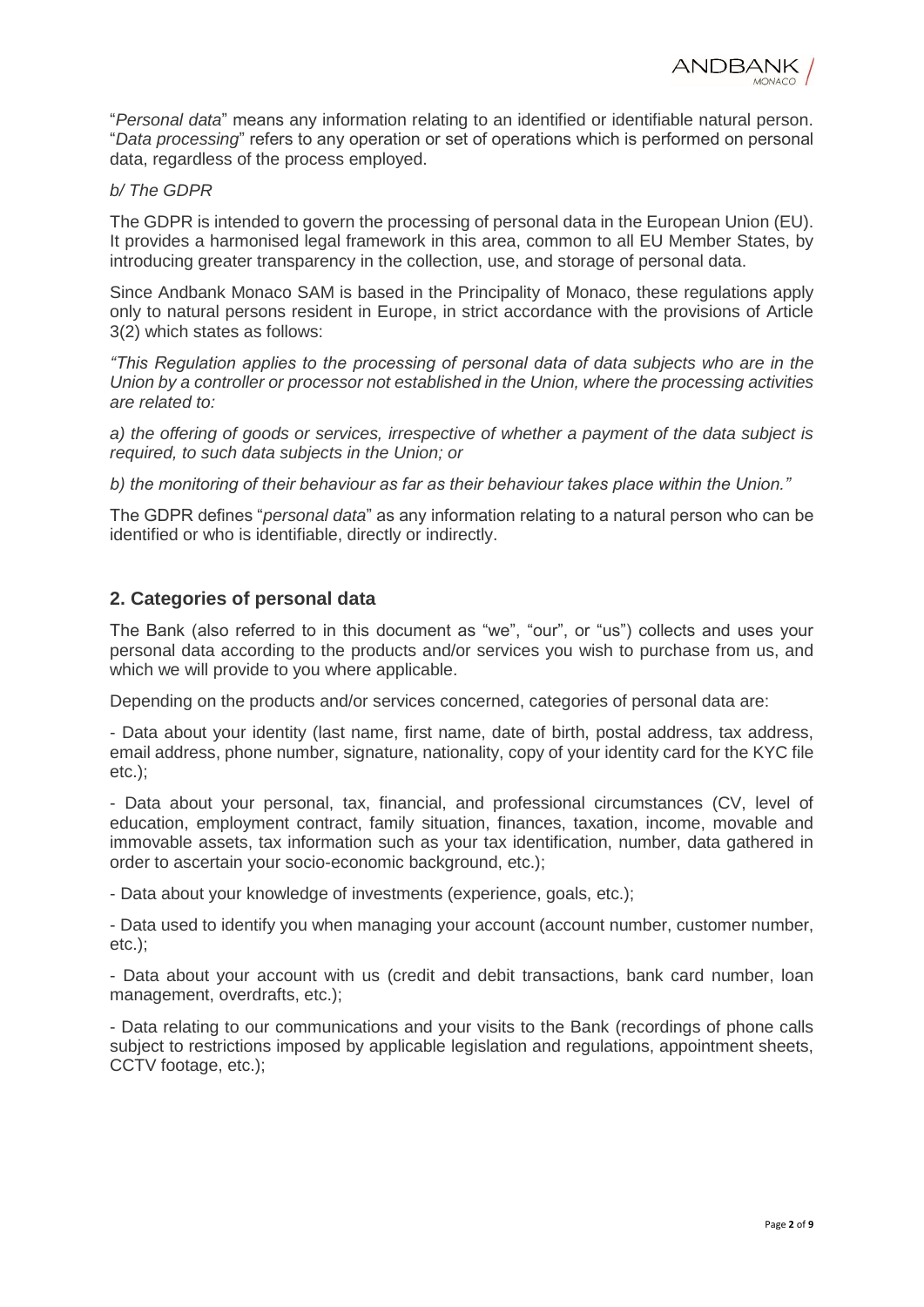

- Data about your connection to the Andbank Group's website (data sent by your browser, date and time of access, browser language, domain name, IP address, cookies, geolocation, etc.);

- In some cases, and in line with applicable legislation, "sensitive" types of data (criminal records, political opinions or affiliations, religious beliefs, etc.).

We may obtain information from open public sources, such as the Internet, press articles, the public administrative authorities, or other third party sources such as specialist due diligence database providers, notably for KYC purposes, establishing business relationships, managing accounts, or carrying out transactions, in accordance with legislative and regulatory provisions applicable in the Principality of Monaco.

Depending on the nature of the business relationship, we may also have to collect information about your beneficial owners, legal representatives, bank card users, agents, or any other party involved directly or indirectly in a business relationship with us. In the course of our business relationship, these parties may also provide us with personal data about you.

# **3. How personal data are used – Purpose of processing**

The Bank collects and processes personal data mainly for the purpose of establishing contact, making appointments, managing business relationships, processing transactions, or requesting information. We collect data directly from you via forms or documents issued by the Bank, transfer instructions, or by any other means (on any media and of any kind whatsoever), including data and/or documents supplied by you, for one or more purposes, listed below:

 $\triangleright$  Ascertaining information about the customer (KYC) and updating their data,

 $\triangleright$  Administering and implementing the Account Agreement,

 $\triangleright$  Managing the account and banking relationship (including receiving, performing, and managing transactions),

 Managing financial or banking products/services (this includes implementing discretionary management mandates) provided by the Bank,

 $\triangleright$  Ascertaining information about customers (KYC) for targeted commercial and marketing operations designed to offer products and services likely to be suitable for customers,

 $\triangleright$  Producing transactional and statistical analyses (particularly for conducting market research),

 Granting and managing financing and credit, including loans, overdrafts, and firstdemand bank guarantees,

 $\triangleright$  Assessing and managing risk (including audits),

 $\triangleright$  Managing incidents and complaints, in order to improve the products and services provided to our customers,

 $\triangleright$  Guaranteeing the security of customers, employees, all personnel and premises,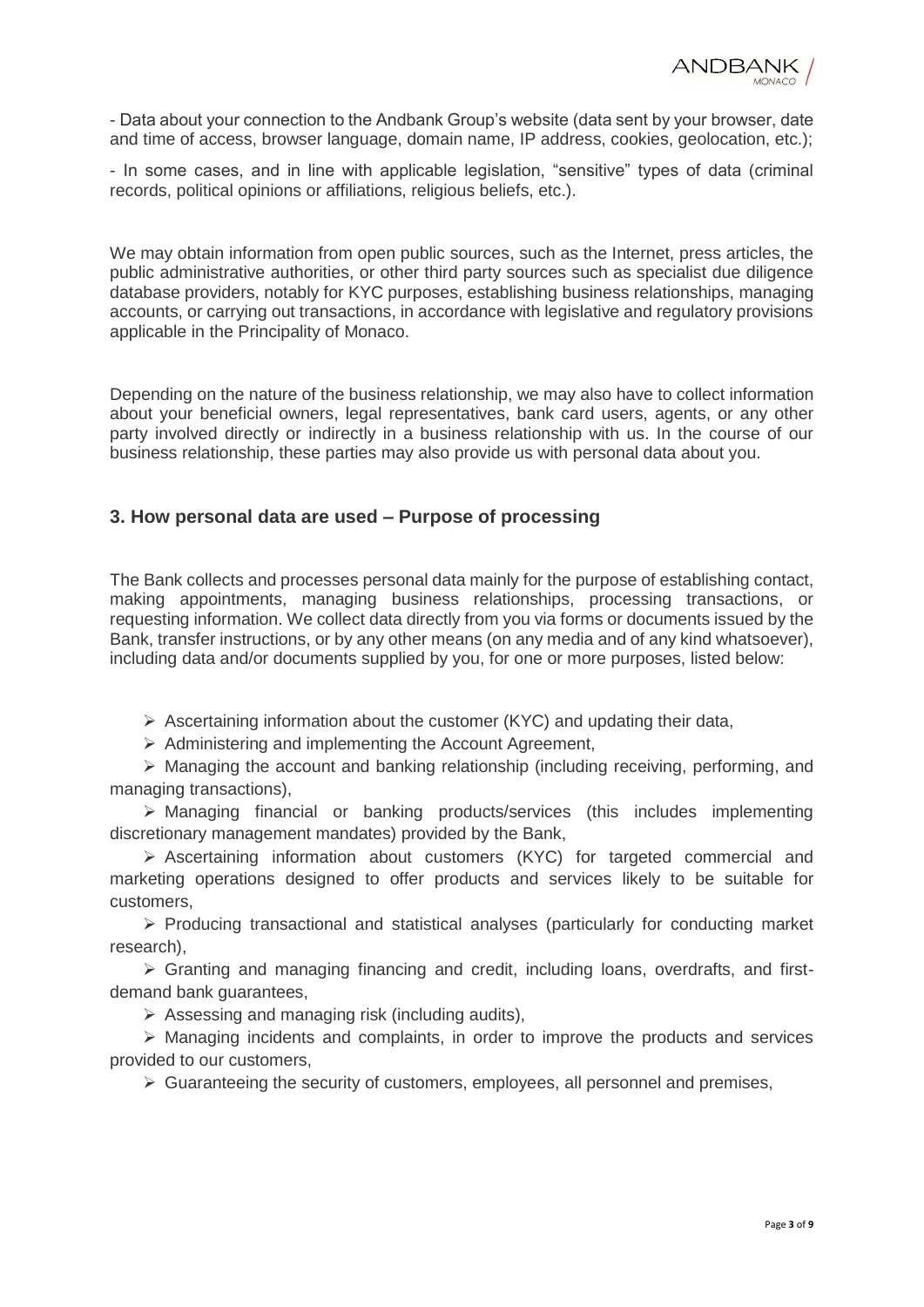

- $\triangleright$  Preventing, screening, and detecting missed payments and fraud,
- $\triangleright$  Debt collection,
- $\triangleright$  Providing advice under the Investment Advisory Agreement,
- $\triangleright$  Assessing the suitability and appropriateness of the investment service provided,
- $\triangleright$  Record-keeping and archiving,

 $\triangleright$  Compliance with all statutory obligations and regulatory controls (including customer identification requirements, anti-money laundering, terrorist financing and corruption obligations, tax regulations such as automatic exchange of tax information, etc.),

 $\triangleright$  Any other purpose, of which we will inform you in due course.

# **4. Legal basis for processing**

Depending on the type of processing concerned, Andbank Monaco SAM will rely on one of the legal bases listed below when collecting and using your personal data. We may process your personal data:

- In order to comply with our statutory obligations, including but not exclusively, obligations on the automatic exchange of tax information and the identification of customers and transactions to be carried out on their behalf, under Monegasque laws on anti-money laundering, counterterrorist financing and corruption; or

- Where necessary in order to set up or perform a contract or pre-contract measures with you (managing accounts, loans, discretionary management mandates, setting up e-banking contracts, etc.); or

- Where necessary on public interest grounds, in certain circumstances; or

- Where required by the Bank's legitimate interests, without infringing your own interests or fundamental rights and freedoms; or

- With your free, express, specific and informed consent to the use of your personal data.

For example, we may process your personal data on the grounds that doing so is in our legitimate interests, in order to manage any risks to which we are exposed, including for the purposes of preventing fraud (notably in the case of credit and payment transactions), securing our premises, or for administrative reasons.

Andbank Monaco SAM mainly processes personal data on legitimate interest grounds, to comply with statutory obligations, or where necessary for contractual purposes.

Your consent may be essential, for example, when you opt to subscribe to the "holdmail" agreement or when setting up third-party power of attorney over an account held with us in your name.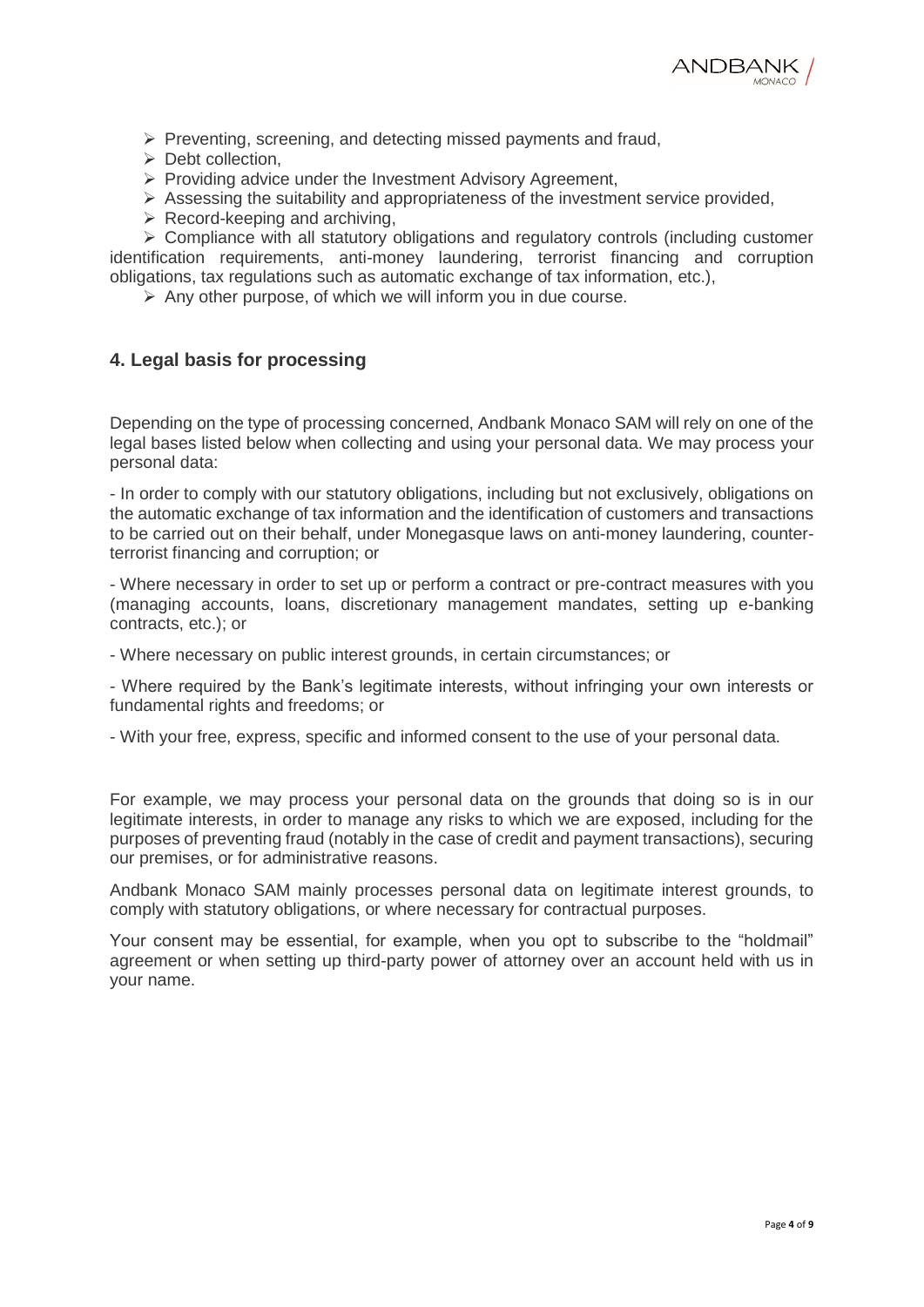# **5. Access to personal data**

As a credit institution, we are bound by professional secrecy obligations under Article 308 of the Criminal Code of Monaco and Article L511-33 of the French Monetary and Financial Code. We may only pass on your personal data with your prior consent or under strict conditions.

Our staff and third parties acting on our behalf are bound by the same strict professional secrecy and personal data protection obligations.

We may send some of your personal data:

- Within the Andbank Group, to Andbank Luxembourg S.A. (Luxembourg), which is the intermediary for handling transactions in financial instruments,

- Within the Andbank Group, to our parent company Andorra Banc Agricol Reig SA (Andorra), to comply with statutory obligations, including those relating to regulatory reporting and consolidated supervision, as well as for commercial purposes such as the deployment of commercial policies and actions,

- To regulated professions, such as notaries, including for the purpose of setting up mortgages or processing estates, or lawyers, property valuers, process servers, or audit firms,

- To correspondent banks authorised to provide payment services, with the Banque de France, traders and service providers which accept bank cards, for the handling of transactions carried out using payment instruments,

- To authorised credit institutions to which we subcontract certain operations, such as the payment and delivery of orders placed by our customers,

- To third party service providers, for operational functions such as IT procurement and technical support or the production of chequebooks.

We may also share your personal data with various authorities where required or permitted. The public authorities with oversight of our activities include the Banque de France (for payment incidents on accounts held with us), the French *Autorité de contrôle prudentiel et de résolution* (Prudential Supervision and Resolution Authority), the Monegasque *Commission de Contrôle des Activités Financières* (Financial Activities Supervisory Commission), as well as Monaco's financial intelligence unit SICCFIN (for matters relating to the fight against money laundering, terrorist financing, and corruption), and the Monaco Department of Tax Services (for the automatic exchange of tax information).

We may also be required to disclose information to the judicial authorities in the course of criminal or civil proceedings, where these are brought duly in accordance with the law.

Under applicable regulations, personal data may be freely transferred within entities located in the EU. All EU Member States apply the same level of protection to the processing of personal data.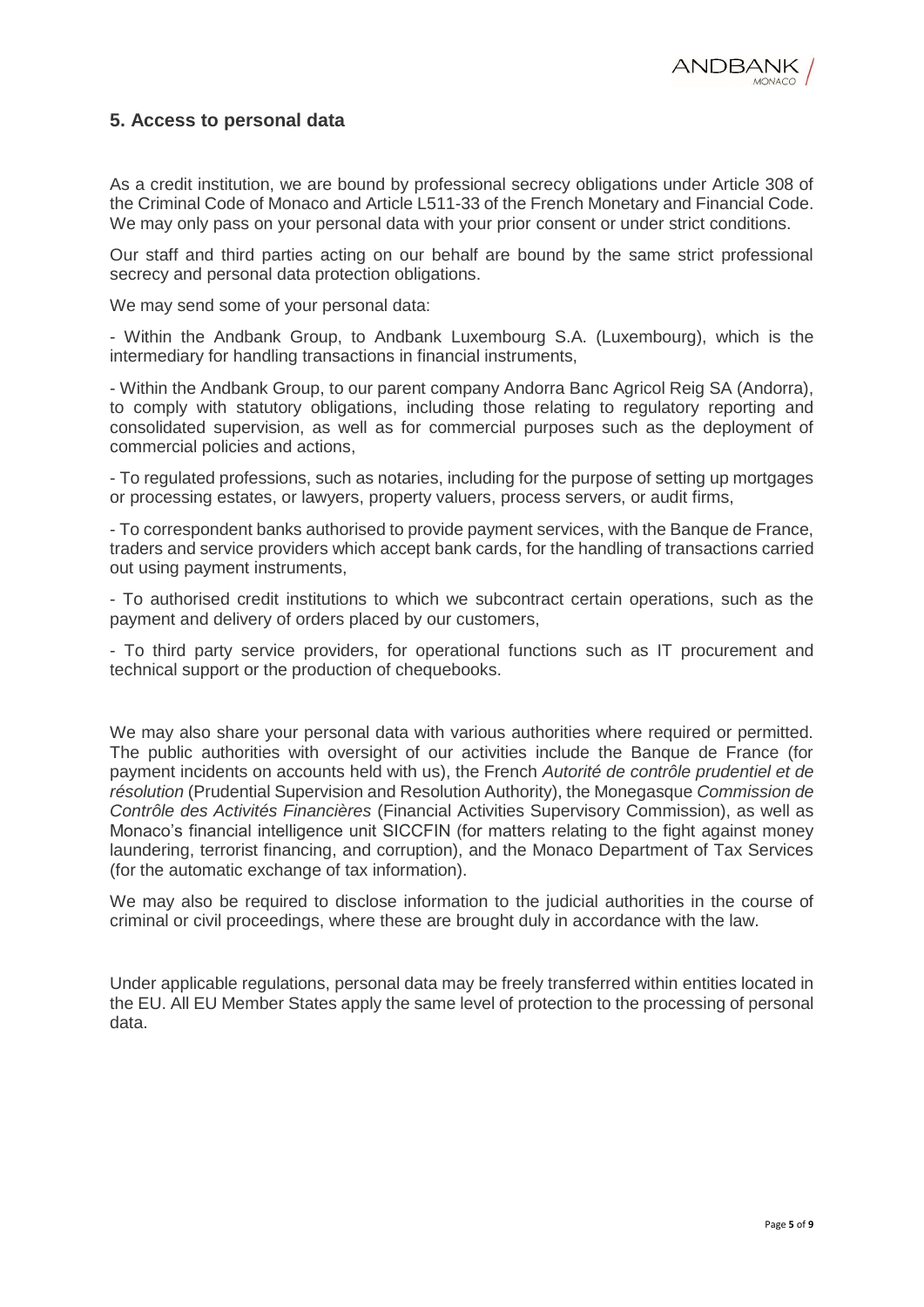Andbank Monaco SAM may send personal data securely to any country which is not part of the European Economic Area, but whose level of protection is considered adequate by the EU Commission and with regard to Article 20 of Act no. 1,165 (amended), including to Andorra Banc Agriol Reig SA (Commission Decision of 19 October 2010 pursuant to Directive 95/46/EC of the European Parliament and of the Council on the adequate protection of personal data in Andorra, and [https://www.ccin.mc/fr/legislation/contexte-international/transferts-de-donnees\)](https://www.ccin.mc/fr/legislation/contexte-international/transferts-de-donnees).

Where data are sent to a third party located in a country whose level of protection is not considered adequate, we take strict steps to ensure that contractual provisions approved by the EU Commission are signed with these third parties, or that they have adopted suitably stringent internal data protection procedures.

# **6. Personal data retention period**

Personal data are kept for as long as necessary for the purposes for which they are processed or to comply with statutory obligations or the Bank's internal policies.

Retention periods are appropriate to the category of data concerned and the designated purpose for which they are processed.

In principle, data are stored for a period of five years after the end of the business relationship, to enable the Bank to meet various statutory obligations.

For example, when we collect and send data to the Department of Tax Services under automatic exchange of information procedures, we are obliged to store those data for a period of five years after declaring them.

# **7. Rights of the data subject**

Pursuant to statutory provisions and the provisions of the GDPR, you have the following rights:

• Right of access

You are entitled to ask us for a list of your personal data held by us, and may also access a copy of all or part of these data.

You may be charged a reasonable fee, to take account of the administrative costs involved and take the steps requested.

We will respond to your request within thirty days. For more complex requests, this period may be extended up to a maximum of three months.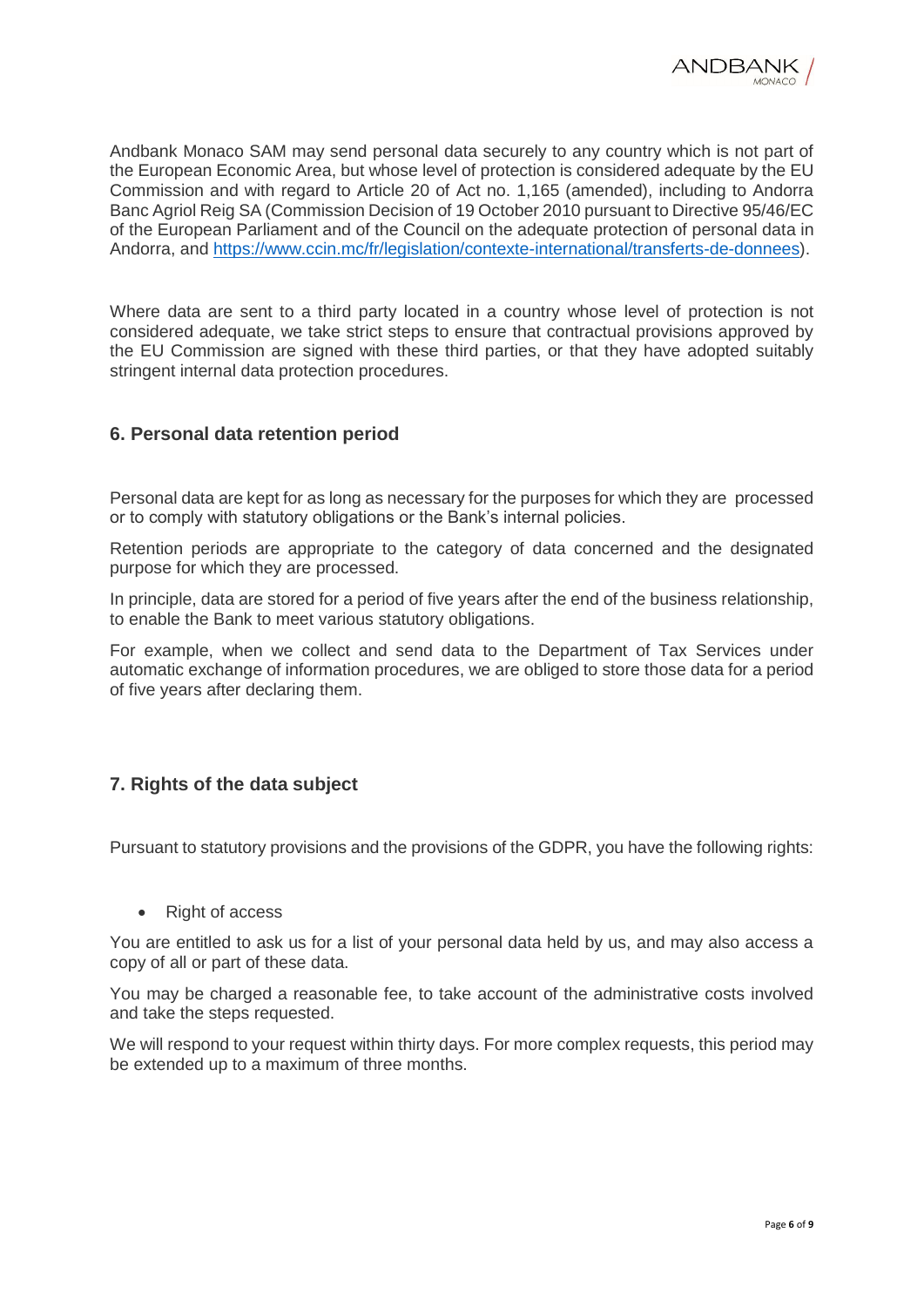

#### • Right to rectification

You may ask for your personal data to be rectified or completed at any time, if they are inaccurate or incomplete.

• Right to erasure

You are entitled to ask the Bank to erase or stop using your personal data, for example if there is no longer any valid reason to use them, or if you withdraw your consent. This request will be dealt with scrupulously and we will take the action requested as quickly as possible, taking into account the technical resources reasonably available to us, and unless we need to keep your data in order to comply with statutory or contractual obligations, for evidence purposes (for exercising or defending legal claims), or where there are other overriding interests.

• Right to restrict processing

In certain cases, you are entitled to ask for the processing of your personal data to be restricted.

• Right to object

You are entitled to object to our processing your personal data for direct marketing purposes, including related profiling, or on the basis of your particular situation, where there are no compelling legitimate grounds for the processing.

• Right to withdraw consent

Where processing requires your consent, you may withdraw your consent at any time by notifying us in writing.

• Right to data portability

Where your personal data are processed with your consent or under contract provisions, you may ask for them to be transferred to you or to another data controller, provided this is technically possible for the Bank.

To exercise your rights, you should email the Bank's Data Protection officer at the following address: **dpo@andbank-monaco.mc** or contact our head office by post.

All requests must be accompanied by an appropriate form of identification.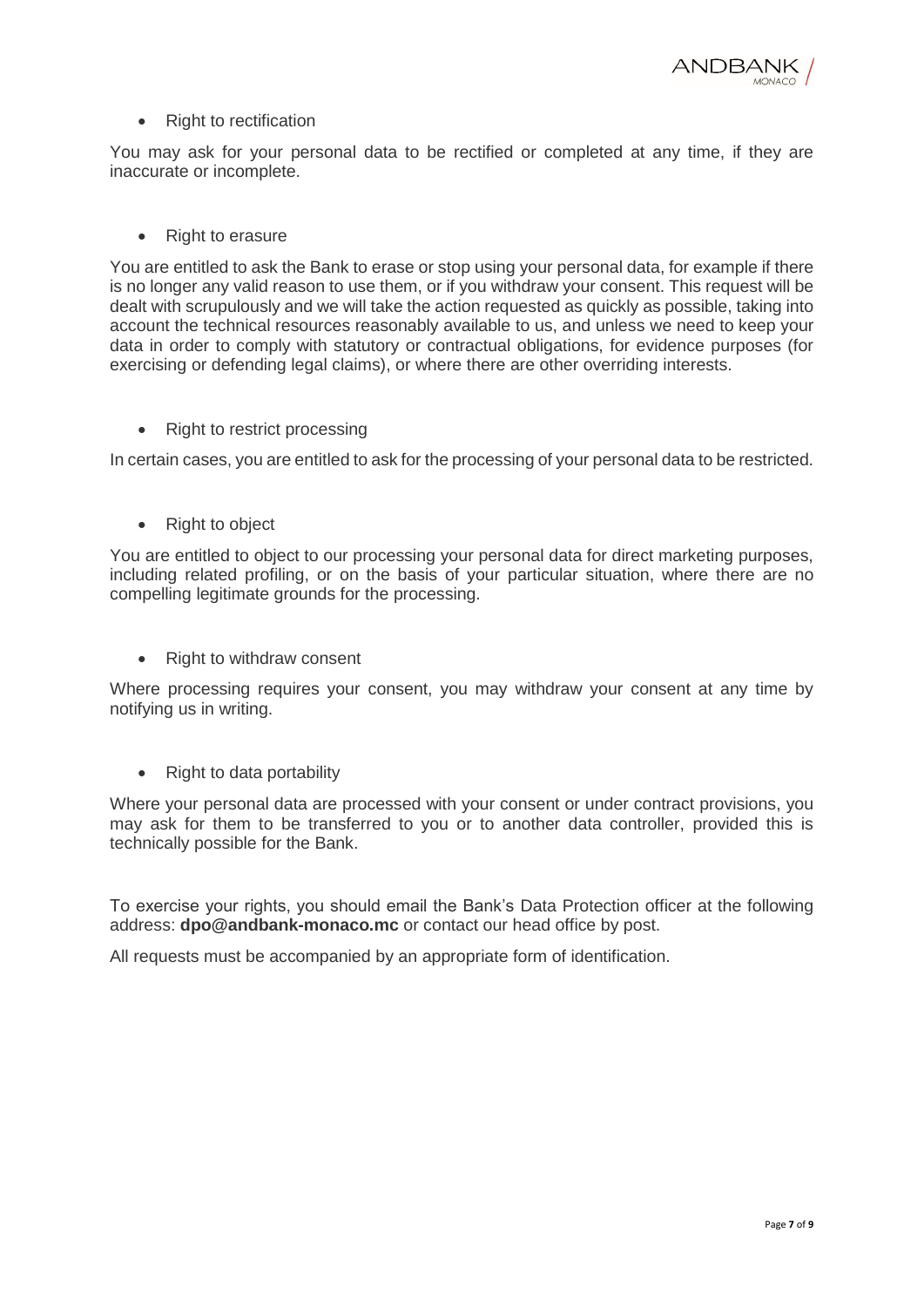

# **8. Specific features of data protection legislation in the Principality of Monaco**

Since the Principality of Monaco is not part of the EU, the GDPR only applies in Monaco for the processing of the personal data of natural persons resident in the EU, in accordance with Article 3(2) of the Regulation (see point 1 a/).

For data subjects residing outside the EU, for example in the Principality of Monaco, only Act no. 1,165 (amended) applies.

In all cases, Monegasque Act no. 1,165 (amended) applies to all customers, providers, employers, and third parties with a relationship that entails the collection and use of personal data by Andbank Monaco SAM.

Upon request, we will disclose the list of processing operations carried out by the Bank, their purpose, and the period for which the data processed are stored, depending on your status (customer, provider, etc.).

You can contact the CCIN, the competent independent authority in Monaco, via its website at the following address: [https://www.ccin.mc/fr/nous-contacter.](https://www.ccin.mc/fr/nous-contacter)

Pursuant to Act no. 1,165 (amended), customers have the right to access their personal data, and may ask for any data that is inaccurate, incomplete, or obsolete to be amended or deleted. They may also object to their personal data being processed, provided they have a legitimate reason for doing so. If you make such an objection, it may mean the Bank is unable to provide all or part of the services ordered, or continue to hold the account. Finally, you may object to your personal information being used for prospecting and commercial purposes and in this case you do not need to give reasons for your decision.

These rights can be exercised by sending a written request to the Bank's Compliance Department. You will receive a reply within 30 days.

The same principles apply to any personal data that you communicate to the Bank, of which a record may be left, or which the Bank collects when you log into or view the website.

#### **9. Security**

We have put in place appropriate physical, technical, and organisational security measures to protect your data and prevent any unauthorised or unlawful access to the personal data you have supplied, while also protecting our own activities.

We also recommend that you take all practical steps to ensure you are able to browse online safely (e.g. updating your browser, installing a firewall and antivirus software, clearing your browsing history, etc.).

Data security cannot be entirely guaranteed for communications by email, instant messenger and other similar means of communication. We therefore recommend that you send any particularly confidential information by an alternative, secure method.